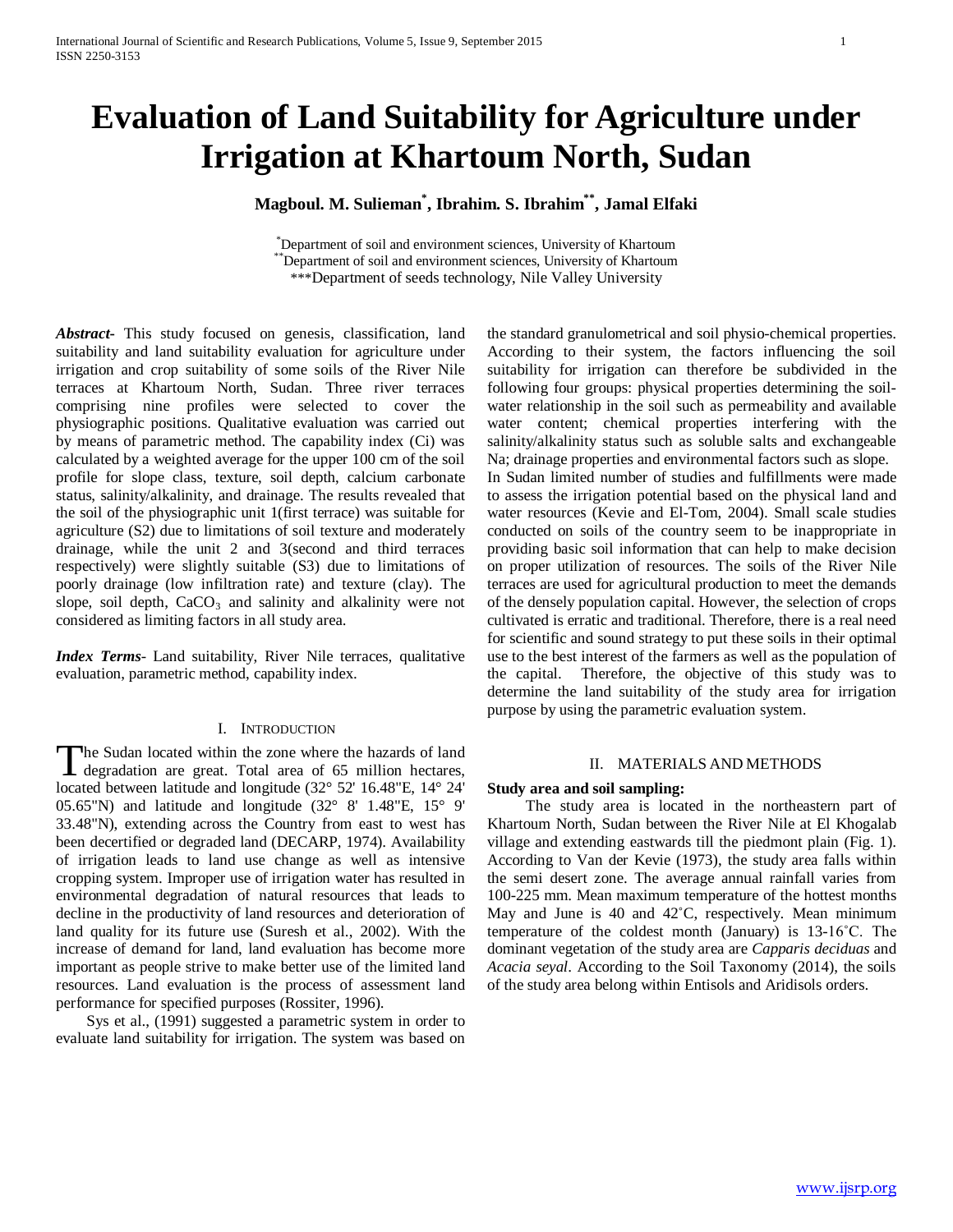

**Figure (.1): The study area and sites of the soil samples.**

 Nine soil profiles were chosen to represent the different terraces of the River Nile at Khartoum North, Sudan. Profiles 1, 6 and 7 represent the very recent (first terrace) Nile terrace soils. Profiles 2, 5 and 8 represent the succeeding terrace soils (second terrace), while profiles 3, 4 and 9 are the intermixing of the alluvial plain and the piedmont.

classification (Soil Survey Staff, 1975), the soils of the first terrace (unit 1) belong to the order Entisols due to absence of pedogenic horizons. While the soils of unit 2 and 3 (second and third terraces respectively) belong to the order Aridisols due to lack available water of most time for plant growth and presence of cambic subsurface horizon.

## *Soil analysis and land evaluation procedure:*

 The particles-size distribution of the soil samples as refer to soil texture was determined by the hydrometer method (Soil Survey Staff, 2004). The electrical conductivity was determined in the saturated soil paste extract using a conductivity meter Model (Jenway 4510 U.S. Salinity Lab Staff, 1954). The exchangeable sodium percentage was calculated according to the formula: %  $ESP = \{Exch Na^+\} * 100/CEC$ . Soil calcium carbonate was measured by the calcimeter method, according to Nelson (1982). The effective soil depth, drainage, and the slope were measured directly at the field. To evaluate the land suitability for irrigation the parametric evaluation system of Sys *et al.,* (1991) was applied, using soil and land characteristics. These characteristics concern environmental factors, drainage properties, soil physical and chemical properties. They are rated and used to calculate the capability index for irrigation by the formula: A\*B/100\*C/100\*D/100\*E/100\*F/100

 Where: Ci: capability index for irrigation, A: rating of soil texture, B: rating of soil depth C: rating of CaCO3 status, D: salinity/alkalinity rating, E: drainage rating, and F: slope rating. According to the results of measured land index in parametric method suggested by Sys et al. (1991) lands having indexes >80 are in S1 (very suitable); 60-80 are in S2 (moderate suitable); 40- 60 are in S3 (marginal suitable); 30-45 are in N1 (currently not suitable); and <30 are in N2 (permanently not suitable).

## III. RESULTS AND DISCUSSION

 Table 1 summarizes the classification of some soils of the study area. According to the American system of soil

**Table 1: Classification of some soils of the study area**

| Unit<br>No. | Profile<br>No. | <b>Coordinates</b><br>(UTM) |         | <b>Classification</b>    |  |  |
|-------------|----------------|-----------------------------|---------|--------------------------|--|--|
|             |                | $\mathbf X$                 | Y       |                          |  |  |
|             |                | 451437                      | 1747982 | Fine loamy,<br>mixed.    |  |  |
|             |                |                             |         | active (non calcareous), |  |  |
|             |                |                             |         | hyperthermic, Typic,     |  |  |
|             |                |                             |         | Torrifluvents            |  |  |
| 2           | 5              | 457440                      | 1747997 | Fine, mixed, active      |  |  |
|             |                |                             |         | (non calcareous),        |  |  |
|             |                |                             |         | hyperthermic, Entic,     |  |  |
|             |                |                             |         | Haplocambids             |  |  |
| 3           | 7              | 453478                      | 1750070 | mixed,<br>Fine.          |  |  |
|             |                |                             |         | superactive<br>(non      |  |  |
|             |                |                             |         | calcareous),             |  |  |
|             |                |                             |         | hyperthermic,<br>Typic,  |  |  |
|             |                |                             |         | Haplocambids             |  |  |

The definitive evaluation of land suitability for agriculture under irrigation by using parametric methods is given in Tables 2 and 3. According to the capability (or suitability) index (Ci), it is evident that the unit 1 which covered about 25% of the total area is considered to be suitable for irrigation, while the large portion of the study area –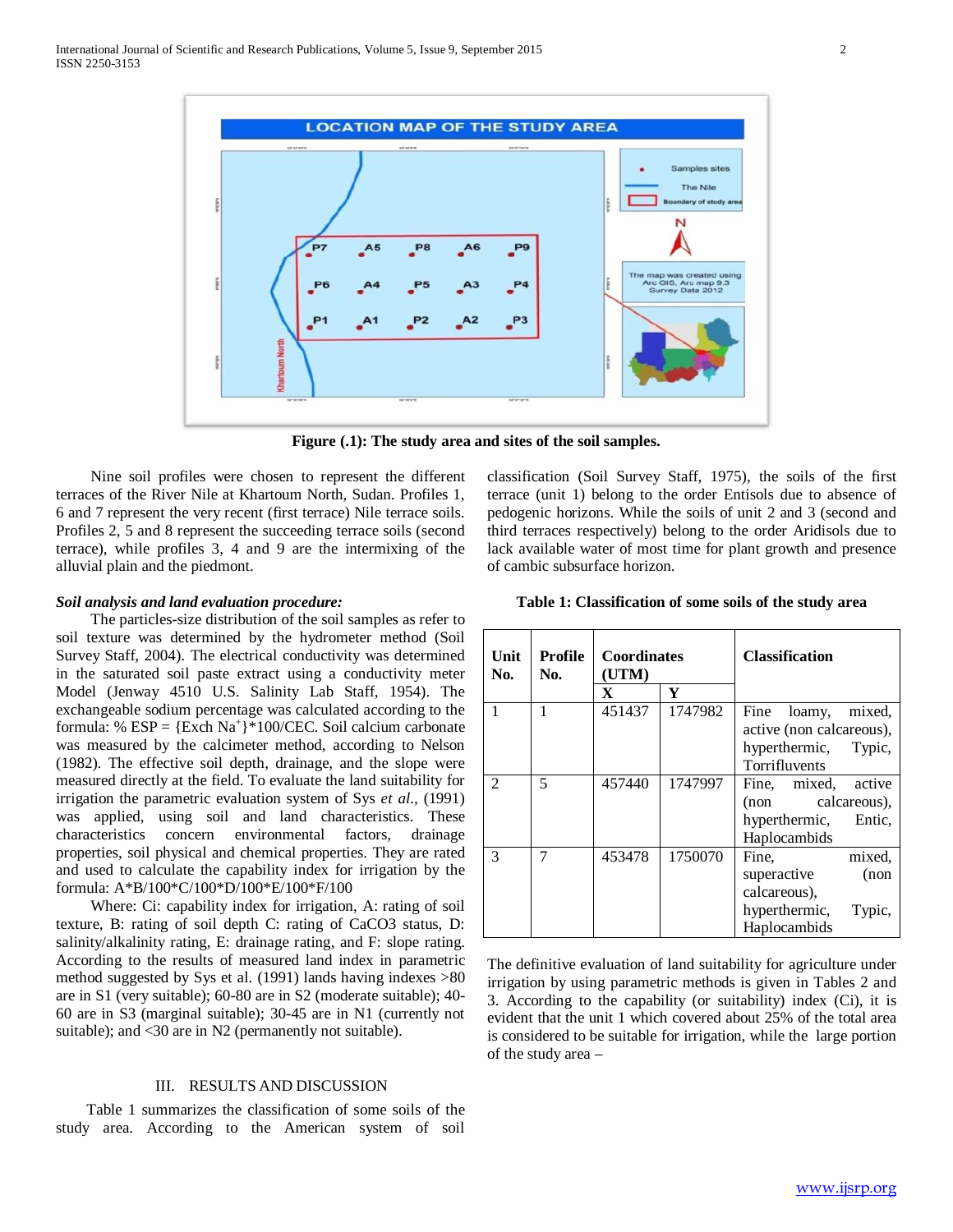| Unit           | <b>Profile</b> | <b>Slope</b> | <b>Texture</b> | Soil<br>depth | CaCO <sub>3</sub> | <b>Salinity</b><br>&<br>alkalinity | <b>Drainage</b> | Capability<br>index | <b>Suitability</b><br>classes |
|----------------|----------------|--------------|----------------|---------------|-------------------|------------------------------------|-----------------|---------------------|-------------------------------|
|                | 1,6,7          | 100          | 90             | 100           | 100               | 100                                | 80              | 76.00               | S <sub>2</sub>                |
| $\overline{2}$ | 2,5,8          | 95           | 85             | 100           | 95                | 95                                 | 75              | 54.66               | S <sub>3</sub>                |
| 3              | 3,4,9          | 95           | 85             | 100           | 85                | 95                                 | 70              | 45.64               | S <sub>3</sub>                |

**Table 2: Capability index value and suitability classes of the study area**

**Table 3: Area coverage and percentage of the three land units**

| <b>Land unit</b> | Location       | <b>Suitability classes</b> | Area (ha) | (%)   |
|------------------|----------------|----------------------------|-----------|-------|
|                  | First terrace  | S <sub>2</sub>             | 400       | 25.00 |
|                  | Second terrace | S <sub>3</sub>             | 700       | 43.75 |
|                  | Third terrace  | S <sub>3</sub>             | 500       | 31.25 |
| Total            |                |                            | 1600      | 100   |

(unit 2 and 3) which covered about 1200 ha (75% of the total area) is considered as being slightly suitable. This might be due to limitation of texture (clay) and drainage (low infiltration rate). These results agreed with Mustafa *et al.,* (2013) who studied the land evaluation of University of Khartoum. They found that factors such as slope, soil depth, drainage and salinity and alkalinity were not considered as limiting factors for land suitability evaluation for irrigation.

 Kevie and El-Tom (2004) developed a manual for land suitability evaluation for agriculture with practices in Sudan. They reported that there was no highly suitable (S1) area for irrigation. And most of the areas were classified as almost unsuitable (N1) for irrigation purposes. The most limiting factors were physical parameters such as slope, soil texture and soil depth.

### IV. CONCLUSION

 The study revealed that the soil of the three units of the study area were deep, non saline (with exception of few pockets in the second and third terraces which were saline), non alkaline and slightly calcareous. Applied of parametric evaluation system revealed that 75% of the study area found as slightly suitable, while 25% considered as suitable for agriculture under irrigation. The most important factors that considered as limiting factors in the study area included soil texture and drainage.

## ACKNOWLEDGMENT

 The author is greatly indebted to Associate professor Mohammed Salih Dafallah Department of Soil and environment sciences Faculty of Agriculture, University of Khartoum for his valuable suggestions and encouragement throughout the progress of this work. Thanks are also due to Assistant Prof. Mohammed Ahmed, Department of soil sciences, King Saud University for his kind advice and criticism in the preparation of this manuscript.

#### **REFERENCES**

- [1] DECARP 1974. Desert Encroachment Control. Project proposed by Sudan Government 1975-80. The National Council for Res., Khartoum, Sudan. 68 pp.
- [2] Ibrahim et al., (2013): Land evaluation of University of Khartoum top farm using remote sensing and geographical information system, International Journal of Scientific and Research Publications, Volume 3, Issue 2, February 2013 1 ISSN 2250-3153
- [3] Nelson, R.E., 1982. Carbonate and gypsum. P. 181-198 in A. L. Page, R.H. Miller and D.R.
- [4] Rossiter, D.G. 1996. A theoretical framework for land evaluation. Geoderma. 72: 165-190.
- [5] Soil Survey Laboratory Staff, (2004). Soil survey laboratory methods manual. Soil Survey Investigations Report, vol. 42. USDA-SCS, Washington, DC.
- [6] Soil Survey Staff., 2014. Keys to Soil Taxonomy, Twelfth edition. United States Department of Agriculture, Natural Resources Conservation Service, pp: 97, 123, 287.
- [7] Suresh, K., Shriram, B.D. and Pande, L.M. 2002. The Assessment of Potential Land Use in the Proposed Irrigation Command Using Remote Sensing and GIS. Journal of the Indian Society of Remote Sensing, Vol. 30, No. 3.
- [8] Sys, C., Vanranst, E. and Debvay, J. 1991. Land evaluation. Part: III. General Administration for Development Cooperation Agriculture, Brussels, Belgium. Pp 199.
- [9] U.S. Salinity Lab. Staff (1954). Diagnosis and Improvement of Saline and Alkali Soils. Agricultural Handbook No 60 USDA.
- [10] Van der Kevie, W. (1973). Climate Zones in the Sudan. Soil Survey Department, Wad Medani.